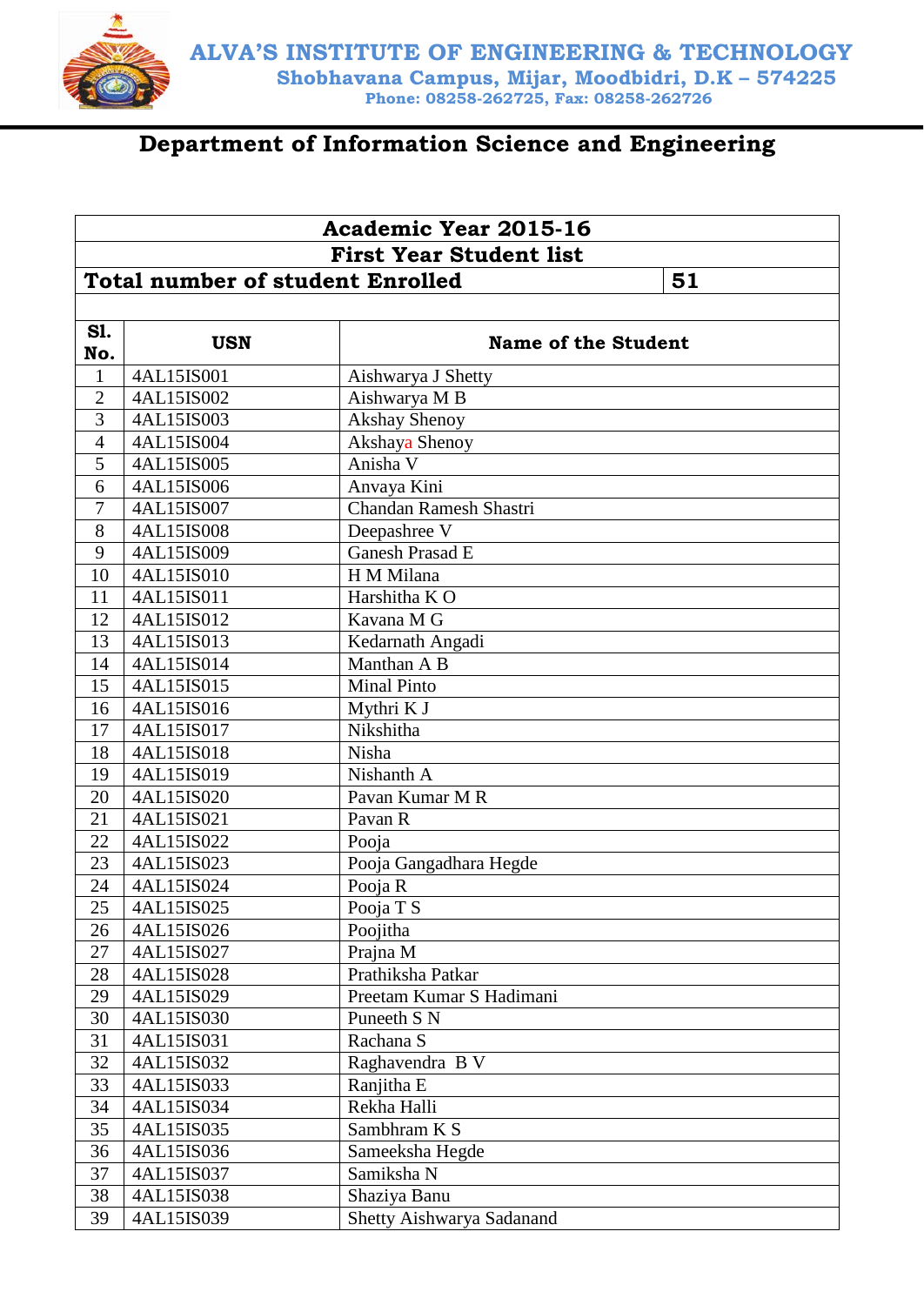

| 40 | 4AL15IS040 | Shetty Niketha Sadhu            |
|----|------------|---------------------------------|
| 41 | 4AL15IS041 | <b>Shetty Vignesh Suresh</b>    |
| 42 | 4AL15IS042 | Shubham                         |
| 43 | 4AL15IS043 | Srinivas S                      |
| 44 | 4AL15IS044 | Sukanaya Viruprakashi Madiwalar |
| 45 | 4AL15IS045 | Sushmitha H S                   |
| 46 | 4AL15IS046 | Swarna Gowri R S                |
| 47 | 4AL15IS047 | Thaizeera A S                   |
| 48 | 4AL15IS048 | <b>Tushar Shetty</b>            |
| 49 | 4AL15IS049 | Vishal Naik N                   |
| 50 | 4AL15IS050 | Vishwath Putti                  |
| 51 | 4AL15IS051 | Yogiraj Ajagond                 |

| <b>Academic Year 2015-16</b> |                                               |                                  |  |  |
|------------------------------|-----------------------------------------------|----------------------------------|--|--|
|                              | <b>Second Year Student list</b>               |                                  |  |  |
|                              | <b>Total number of student Enrolled</b><br>35 |                                  |  |  |
| S1.                          | <b>USN</b>                                    | <b>Name of the Student</b>       |  |  |
| No.                          |                                               |                                  |  |  |
| $\mathbf{1}$                 | 4AL14IS001                                    | A P Pawdhan Jain                 |  |  |
| $\overline{2}$               | 4AL14IS004                                    | <b>Adikeshavamurthy S Maroor</b> |  |  |
| 3                            | 4AL14IS005                                    | Aishwarya P Bhandarkar           |  |  |
| $\overline{4}$               | 4AL14IS006                                    | Akhila                           |  |  |
| 5                            | 4AL14IS007                                    | Akshatha                         |  |  |
| 6                            | 4AL14IS008                                    | Ananya SV                        |  |  |
| 7                            | 4AL14IS009                                    | Anusha                           |  |  |
| 8                            | 4AL14IS010                                    | Apurva P                         |  |  |
| 9                            | 4AL14IS011                                    | Arpita Kunne                     |  |  |
| 10                           | 4AL14IS012                                    | Ashmitha Shetty V                |  |  |
| 11                           | 4AL14IS013                                    | Ashwitha S Shetty                |  |  |
| 12                           | 4AL14IS014                                    | Chandra Shreyas P                |  |  |
| 13                           | 4AL14IS016                                    | Deeksha                          |  |  |
| 14                           | 4AL14IS017                                    | Deeksha Dinesh Shetty            |  |  |
| 15                           | 4AL14IS018                                    | Deekshitha                       |  |  |
| 16                           | 4AL14IS019                                    | Divya L Naik                     |  |  |
| 17                           | 4AL14IS021                                    | Kirthy P                         |  |  |
| 18                           | 4AL14IS023                                    | Lolita Crystal Menezes           |  |  |
| 19                           | 4AL14IS024                                    | Manasa                           |  |  |
| 20                           | 4AL14IS025                                    | Mashitha Banu                    |  |  |
| 21                           | 4AL14IS026                                    | Meghana N R                      |  |  |
| 22                           | 4AL14IS027                                    | Naik Tejas Satish                |  |  |
| 23                           | 4AL14IS028                                    | Nayana C N                       |  |  |
| 24                           | 4AL14IS029                                    | Nischitha T E                    |  |  |
| 25                           | 4AL14IS030                                    | Pankaj Devidas Divgi             |  |  |
| 26                           | 4AL14IS031                                    | Pavan R                          |  |  |
| 27                           | 4AL14IS032                                    | Pooja Shetty                     |  |  |
| 28                           | 4AL14IS033                                    | Pooja T Shetty                   |  |  |
| 29                           | 4AL14IS036                                    | Sachin                           |  |  |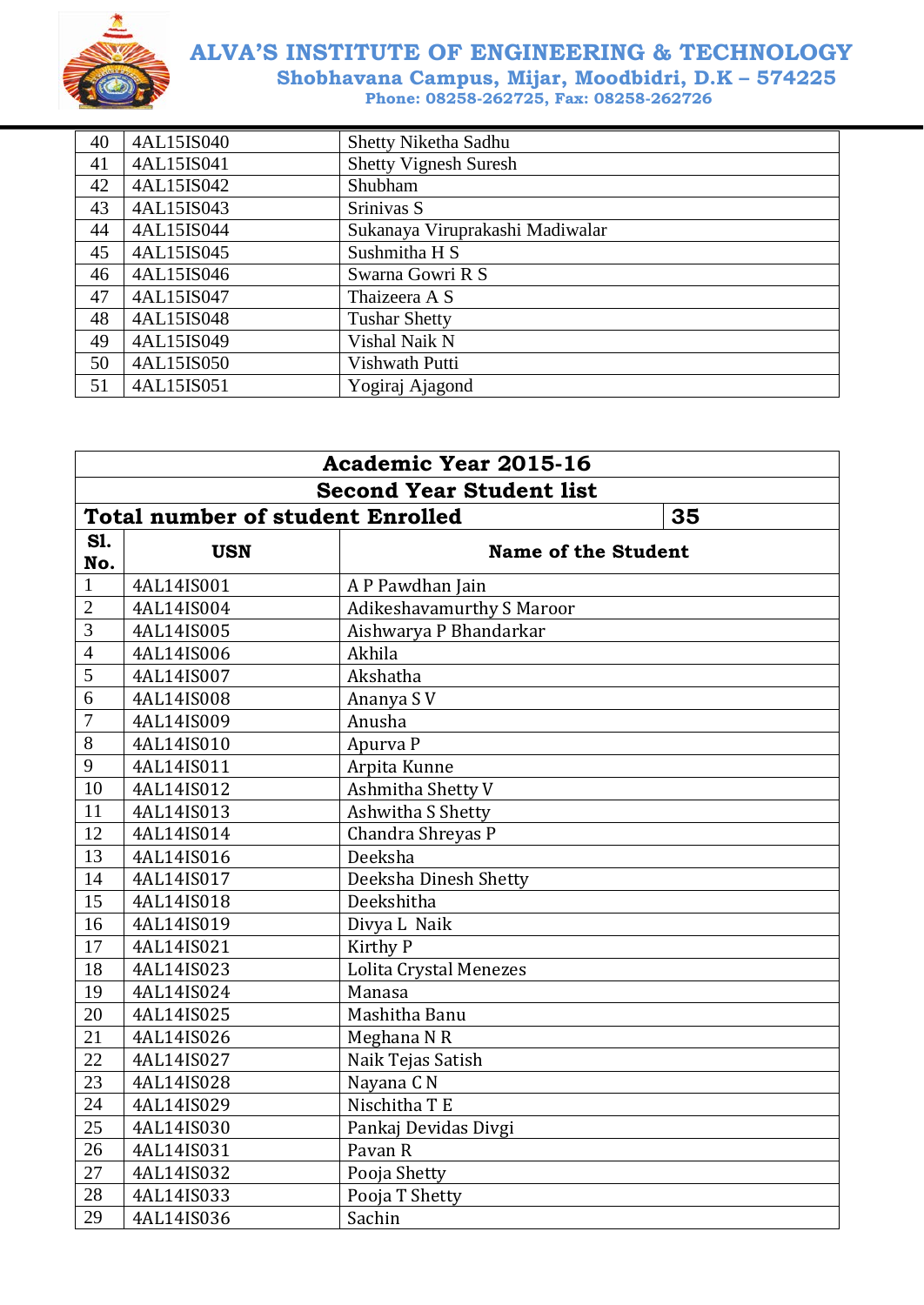

| 30 | 4AL14IS037 | Sandhya M S      |
|----|------------|------------------|
| 31 | 4AL14IS039 | Soumya B H       |
| 32 | 4AL14IS040 | Spoorthi P N     |
| 33 | 4AL14IS041 | Supriya K        |
| 34 | 4AL14IS042 | Suraksha         |
| 35 | 4AL14IS043 | Sushritha Shetty |

| <b>Academic Year 2015-16</b> |                                               |                            |  |  |
|------------------------------|-----------------------------------------------|----------------------------|--|--|
|                              | <b>Third Year Student list</b>                |                            |  |  |
|                              | <b>Total number of student Enrolled</b><br>32 |                            |  |  |
| S1.                          | <b>USN</b>                                    | <b>Name of the Student</b> |  |  |
| No.                          |                                               |                            |  |  |
| $\overline{1}$               | 4AL13IS001                                    | Aishwarya KV               |  |  |
| 2                            | 4AL13IS002                                    | Aribam Supriya Devi        |  |  |
| 3                            | 4AL13IS003                                    | Barna Cherian              |  |  |
| $\overline{4}$               | 4AL13IS004                                    | Bharathi                   |  |  |
| 5                            | 4AL13IS005                                    | Bindu B N                  |  |  |
| 6                            | 4AL13IS006                                    | Chaithra                   |  |  |
| 7                            | 4AL13IS007                                    | Deekshitha                 |  |  |
| 8                            | 4AL13IS008                                    | Dolly                      |  |  |
| 9                            | 4AL13IS009                                    | Fareena                    |  |  |
| 10                           | 4AL13IS010                                    | Inchara D                  |  |  |
| 11                           | 4AL13IS011                                    | K Keerthana Pai            |  |  |
| 12                           | 4AL13IS012                                    | Kavya K                    |  |  |
| 13                           | 4AL13IS013                                    | Kavyashree C               |  |  |
| 14                           | 4AL13IS015                                    | Khwaja Muqueeth            |  |  |
| 15                           | 4AL13IS016                                    | Krupa KC                   |  |  |
| 16                           | 4AL13IS017                                    | Mandara Mulgund            |  |  |
| 17                           | 4AL13IS019                                    | Megha G                    |  |  |
| 18                           | 4AL13IS022                                    | Pavitra C Agasar           |  |  |
| 19                           | 4AL13IS023                                    | Pooja                      |  |  |
| 20                           | 4AL13IS025                                    | Rajath Pai                 |  |  |
| 21                           | 4AL13IS026                                    | Rajesh Nayak               |  |  |
| 22                           | 4AL13IS027                                    | Rakesh B                   |  |  |
| 23                           | 4AL13IS028                                    | Sachin BK                  |  |  |
| 24                           | 4AL13IS030                                    | Shreya S                   |  |  |
| 25                           | 4AL13IS031                                    | Sumanth S                  |  |  |
| 26                           | 4AL13IS032                                    | Susanna D Souza            |  |  |
| 27                           | 4AL13IS034                                    | Swathi M                   |  |  |
| 28                           | 4AL13IS035                                    | Udyavar Prateeksha Jayanth |  |  |
| 29                           | 4AL13IS036                                    | Vishnu Prasad P            |  |  |
| 30                           | 4AL13IS037                                    | Vishruth                   |  |  |
| 31                           | 4AL13IS038                                    | Vishwas V                  |  |  |
| 32                           | 4AL14IS400                                    | Shruti                     |  |  |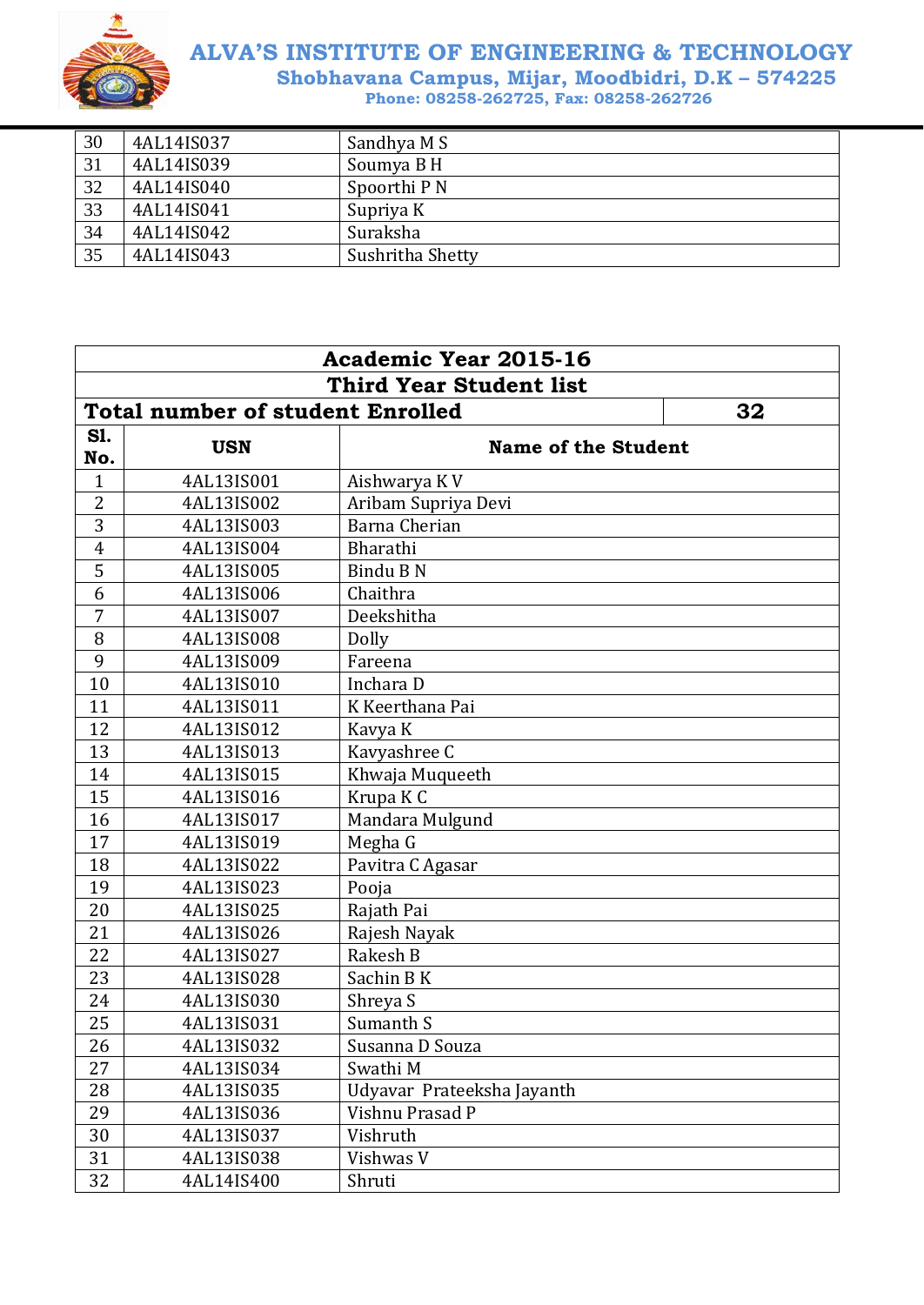

|                   | <b>Academic Year 2015-16</b>                  |                                 |  |  |
|-------------------|-----------------------------------------------|---------------------------------|--|--|
|                   | <b>Fourth Year Student list</b>               |                                 |  |  |
|                   | <b>Total number of student Enrolled</b><br>31 |                                 |  |  |
| <b>S1.</b><br>No. | <b>USN</b>                                    | <b>Name of the Student</b>      |  |  |
| $\mathbf{1}$      | 4AL10IS038                                    | Smruthy Thamban                 |  |  |
| $\overline{2}$    | 4AL11IS015                                    | Koushik Shetty                  |  |  |
| 3                 | 4AL12IS001                                    | Asmitha                         |  |  |
| $\overline{4}$    | 4AL12IS002                                    | Ayshath Naseeba                 |  |  |
| 5                 | 4AL12IS003                                    | Babitha Soniya Lewis            |  |  |
| 6                 | 4AL12IS004                                    | Chaithra A                      |  |  |
| 7                 | 4AL12IS005                                    | Chaitra MD                      |  |  |
| 8                 | 4AL12IS006                                    | Deeksha B                       |  |  |
| 9                 | 4AL12IS007                                    | Deeksha Dinesh                  |  |  |
| 10                | 4AL12IS008                                    | Deeksha Shetty                  |  |  |
| 11                | 4AL12IS009                                    | Deepa                           |  |  |
| 12                | 4AL12IS010                                    | Dilip kumar V                   |  |  |
| 13                | 4AL12IS011                                    | Divya V                         |  |  |
| 14                | 4AL12IS012                                    | Fathimath Thasieema K           |  |  |
| 15                | 4AL12IS013                                    | Fiona Shaloma Peres             |  |  |
| 16                | 4AL12IS015                                    | Gowri Bondade                   |  |  |
| 17                | 4AL12IS016                                    | Kavya H R                       |  |  |
| 18                | 4AL12IS017                                    | Lakshmi A S                     |  |  |
| 19                | 4AL12IS019                                    | Nischitha M                     |  |  |
| 20                | 4AL12IS020                                    | Nisha N Hegde                   |  |  |
| 21                | 4AL12IS023                                    | Pooja                           |  |  |
| 22                | 4AL12IS025                                    | Pratibha Jatti Mukri            |  |  |
| 23                | 4AL12IS026                                    | Pujari Sushmita Mahabala        |  |  |
| 24                | 4AL12IS027                                    | Rachana Shetty                  |  |  |
| 25                | 4AL12IS029                                    | <b>Shreyas S Shetty</b>         |  |  |
| 26                | 4AL12IS030                                    | Shwetha                         |  |  |
| 27                | 4AL12IS031                                    | Sindhu V                        |  |  |
| 28                | 4AL12IS032                                    | Sneha S Poojari                 |  |  |
| 29                | 4AL12IS035                                    | Vidyashree K S                  |  |  |
| 30                | 4AL12IS036                                    | Deepti N                        |  |  |
| 31                | 4AL13IS400                                    | <b>Bhaminee Rajendra Shetty</b> |  |  |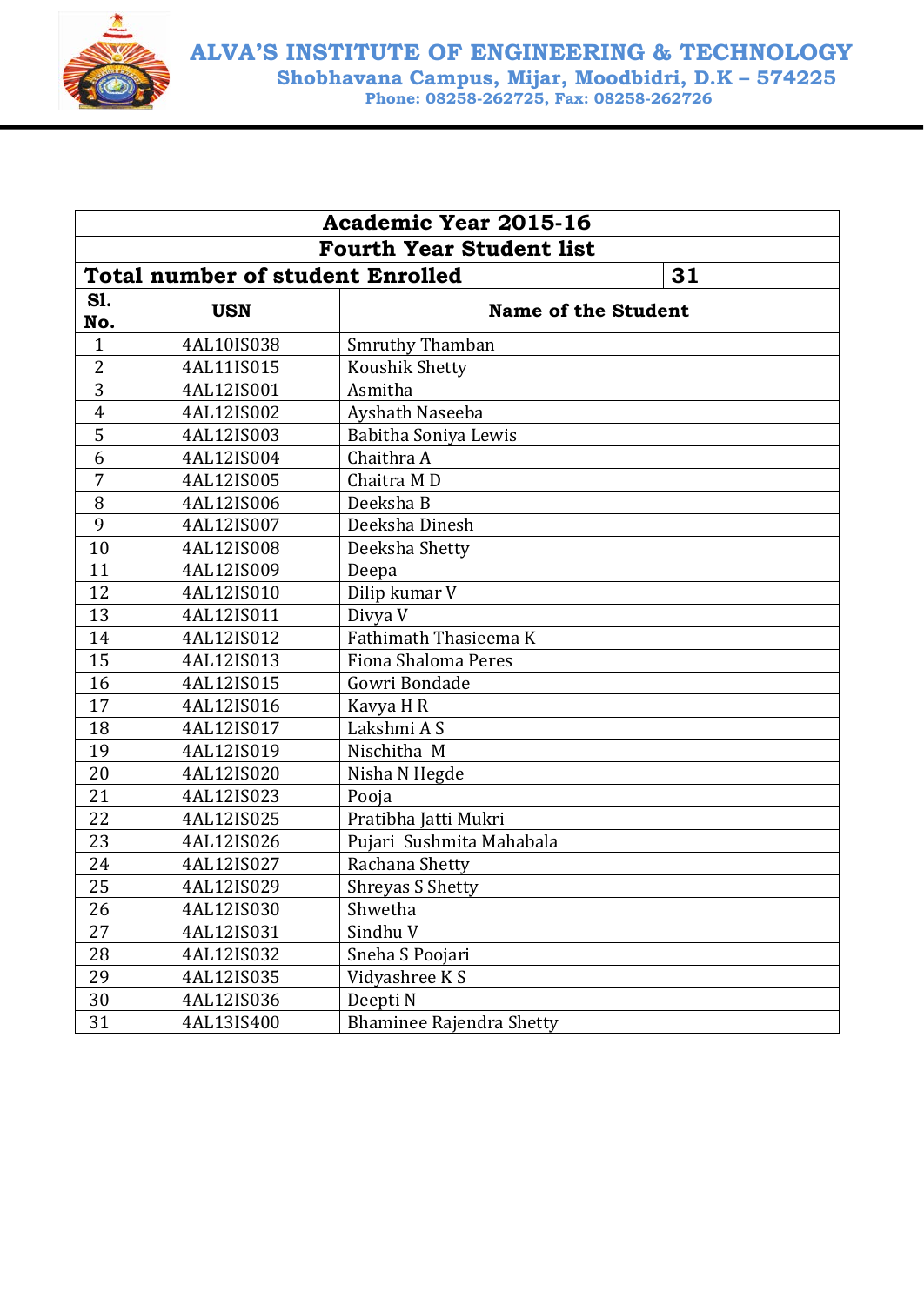

#### **Department of Information Science and Engineering**

|                | <b>Academic Year 2016-17</b>                  |                            |  |  |  |
|----------------|-----------------------------------------------|----------------------------|--|--|--|
|                | <b>First Year Student list</b>                |                            |  |  |  |
|                | <b>Total number of student Enrolled</b><br>58 |                            |  |  |  |
|                |                                               |                            |  |  |  |
| S1.            |                                               |                            |  |  |  |
| No.            | <b>USN</b>                                    | <b>Name of the Student</b> |  |  |  |
| $\mathbf{1}$   | 4AL16IS001                                    | Afrah Saleem               |  |  |  |
| $\overline{2}$ | 4AL16IS002                                    | Amulya                     |  |  |  |
| 3              | 4AL16IS003                                    | Anjali Bijur               |  |  |  |
| $\overline{4}$ | 4AL16IS004                                    | Anju D R                   |  |  |  |
| 5              | 4AL16IS005                                    | Ankitha P                  |  |  |  |
| 6              | 4AL16IS006                                    | Anusha                     |  |  |  |
| $\overline{7}$ | 4AL16IS007                                    | Aparnashree R              |  |  |  |
| 8              | 4AL16IS008                                    | Apoorva R                  |  |  |  |
| 9              | 4AL16IS009                                    | Chandana N S               |  |  |  |
| 10             | 4AL16IS010                                    | Chandana S                 |  |  |  |
| 11             | 4AL16IS011                                    | Chesmi B R                 |  |  |  |
| 12             | 4AL16IS012                                    | Darshan P B                |  |  |  |
| 13             | 4AL16IS013                                    | Dheeraj Shetty             |  |  |  |
| 14             | 4AL16IS014                                    | Gagana G R Nayaka          |  |  |  |
| 15             | 4AL16IS015                                    | Girija R                   |  |  |  |
| 16             | 4AL16IS016                                    | Gowthami $H R$             |  |  |  |
| 17             | 4AL16IS017                                    | Hanvitaa G                 |  |  |  |
| 18             | 4AL16IS018                                    | Hegde Akshay Raghuram      |  |  |  |
| 19             | 4AL16IS019                                    | Jyothi Lakshmi C S         |  |  |  |
| 20             | 4AL16IS020                                    | Jyothi S                   |  |  |  |
| 21             | 4AL16IS021                                    | K S Veda                   |  |  |  |
| 22             | 4AL16IS022                                    | Keerthana S                |  |  |  |
| 23             | 4AL16IS023                                    | Krithi K Shetty            |  |  |  |
| 24             | 4AL16IS024                                    | Likitha P                  |  |  |  |
| 25             | 4AL16IS025                                    | Lokesh Kumar               |  |  |  |
| 26             | 4AL16IS026                                    | M Ramakrishna              |  |  |  |
| 27             | 4AL16IS027                                    | Manohar M Gowda Y K        |  |  |  |
| 28             | 4AL16IS028                                    | Megha S Prabhu             |  |  |  |
| 29             | 4AL16IS029                                    | Meghana Naik               |  |  |  |
| 30             | 4AL16IS030                                    | Moulya M                   |  |  |  |
| 31             | 4AL16IS031                                    | Nagendra Prasad S          |  |  |  |
| 32             | 4AL16IS032                                    | Navya N V                  |  |  |  |
| 33             | 4AL16IS033                                    | Nikshita                   |  |  |  |
| 34             | 4AL16IS034                                    | Parinitha K P              |  |  |  |
| 35             | 4AL16IS035                                    | Pooja N                    |  |  |  |
| 36             | 4AL16IS036                                    | Prathiksha                 |  |  |  |
| 37             | 4AL16IS037                                    | Prathvi P Shetty           |  |  |  |
| 38             | 4AL16IS038                                    | Priyanka                   |  |  |  |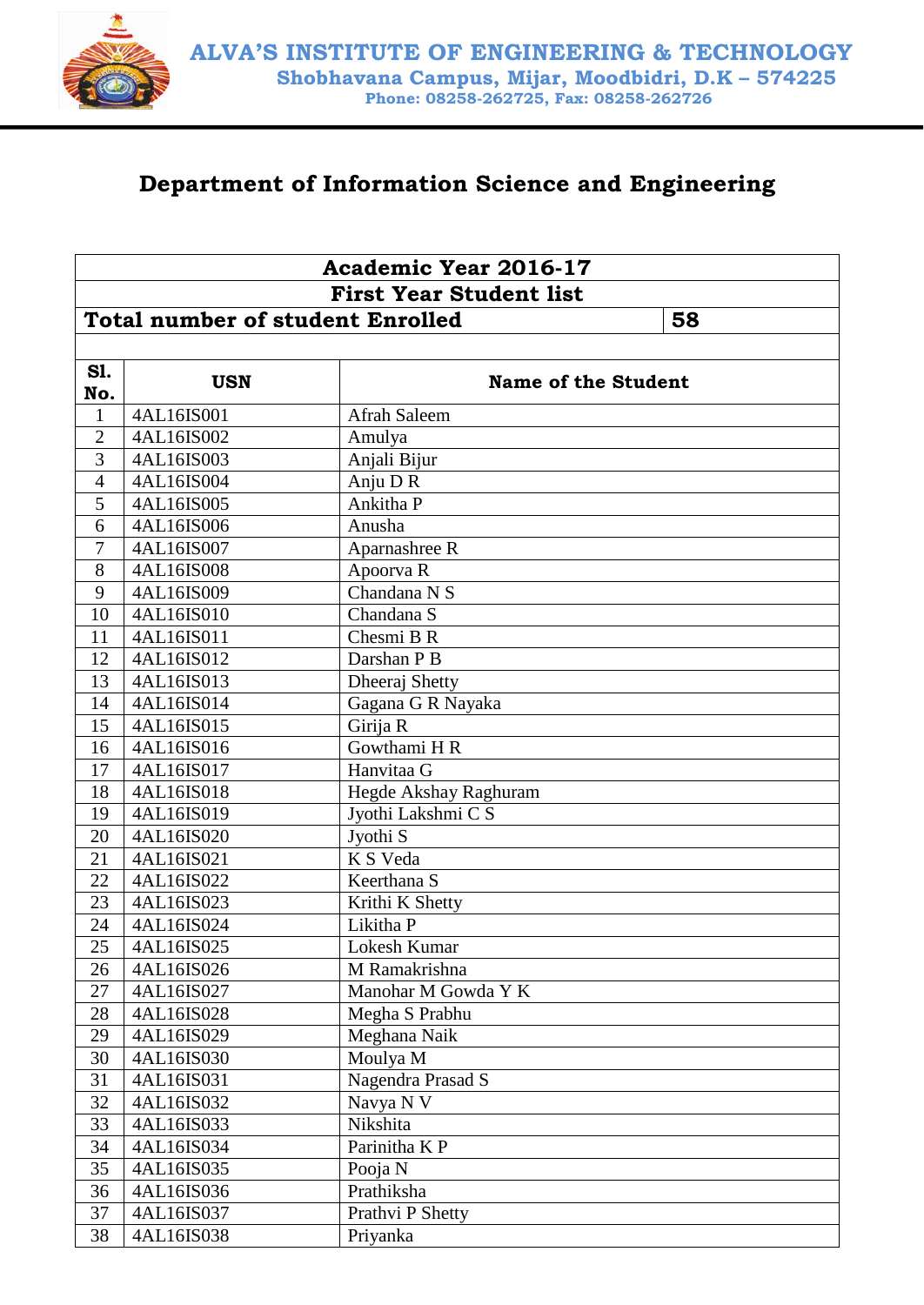

| 39 | 4AL16IS039 | Priyanka Ningaraddi          |
|----|------------|------------------------------|
| 40 | 4AL16IS040 | Rahul J                      |
| 41 | 4AL16IS041 | Rakesh Kumar S R             |
| 42 | 4AL16IS042 | Rakesh M R                   |
| 43 | 4AL16IS043 | Ramya V                      |
| 44 | 4AL16IS044 | Rohan K Ranjolkar            |
| 45 | 4AL16IS045 | Roopesh <sub>N</sub>         |
| 46 | 4AL16IS046 | Saileela R                   |
| 47 | 4AL16IS047 | Samruddi Shetty              |
| 48 | 4AL16IS048 | Sanjana Shekhar Shetty       |
| 49 | 4AL16IS049 | Shashank C M                 |
| 50 | 4AL16IS050 | Shetty Ashika Chandrashekar  |
| 51 | 4AL16IS051 | <b>Shetty Tanvi Shridhar</b> |
| 52 | 4AL16IS052 | Shreesha B                   |
| 53 | 4AL16IS053 | Sushanth S                   |
| 54 | 4AL16IS054 | Tanaz Jamal Shaikh           |
| 55 | 4AL16IS055 | Thangjam Seemashwori Devi    |
| 56 | 4AL16IS056 | Tharunya U P                 |
| 57 | 4AL16IS057 | Trupthi C                    |
| 58 | 4AL16IS058 | Varada                       |
|    |            |                              |

| <b>Academic Year 2016-17</b> |                                               |                        |                            |  |
|------------------------------|-----------------------------------------------|------------------------|----------------------------|--|
|                              | <b>Second Year Student list</b>               |                        |                            |  |
|                              | <b>Total number of student Enrolled</b><br>34 |                        |                            |  |
| S1.<br>No.                   | <b>USN</b>                                    |                        | <b>Name of the Student</b> |  |
| $\mathbf{1}$                 | 4AL14IS043                                    | Sushritha Shetty       |                            |  |
| $\overline{2}$               | 4AL15IS001                                    | Aishwarya J Shetty     |                            |  |
| 3                            | 4AL15IS002                                    | Aishwarya M B          |                            |  |
| $\overline{4}$               | 4AL15IS003                                    | <b>Akshay Shenoy</b>   |                            |  |
| $\overline{5}$               | 4AL15IS004                                    | <b>Akshay Shenoy</b>   |                            |  |
| 6                            | 4AL15IS006                                    | Anvaya Kini            |                            |  |
| 7                            | 4AL15IS007                                    | Chandan Ramesh Shastri |                            |  |
| 8                            | 4AL15IS008                                    | Deepashree V           |                            |  |
| 9                            | 4AL15IS009                                    | Ganesh Prasad E        |                            |  |
| 10                           | 4AL15IS011                                    | Harshitha K O          |                            |  |
| 11                           | 4AL15IS012                                    | Kavana M G             |                            |  |
| 12                           | 4AL15IS015                                    | <b>Minal Pinto</b>     |                            |  |
| 13                           | 4AL15IS016                                    | Mythri K J             |                            |  |
| 14                           | 4AL15IS017                                    | Nikshitha              |                            |  |
| 15                           | 4AL15IS018                                    | Nisha                  |                            |  |
| 16                           | 4AL15IS020                                    | Pavan Kumar M R        |                            |  |
| 17                           | 4AL15IS021                                    | Pavan R                |                            |  |
| 18                           | 4AL15IS022                                    | Pooja                  |                            |  |
| 19                           | 4AL15IS023                                    | Pooja Gangadhara Hegde |                            |  |
| 20                           | 4AL15IS024                                    | Pooja R                |                            |  |
| 21                           | 4AL15IS025                                    | Pooja T S              |                            |  |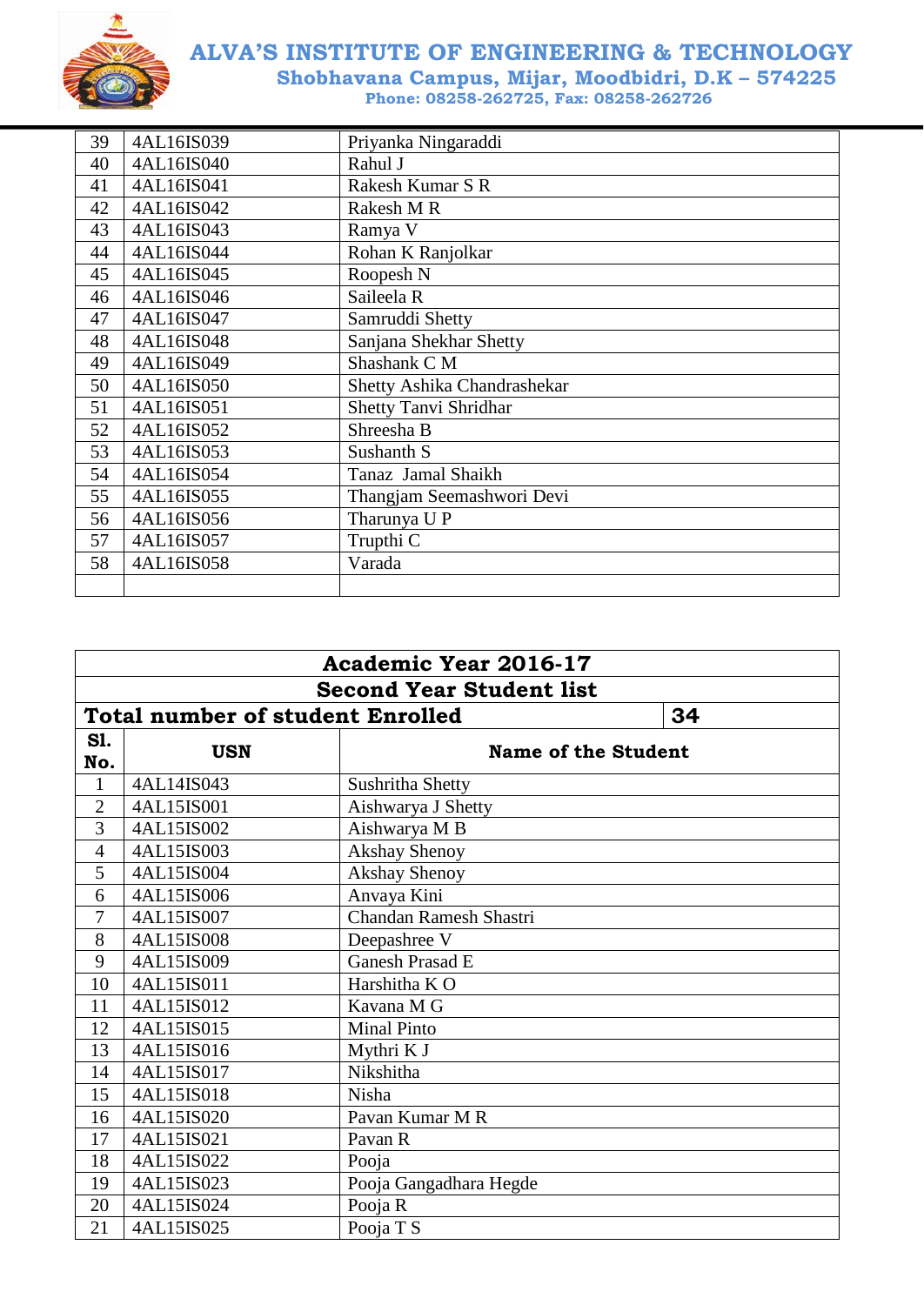

| 22 | 4AL15IS026 | Poojitha                        |
|----|------------|---------------------------------|
| 23 | 4AL15IS027 | Prajna M                        |
| 24 | 4AL15IS031 | Rachana S                       |
| 25 | 4AL15IS036 | Sameeksha Hegde                 |
| 26 | 4AL15IS038 | Shaziya Banu                    |
| 27 | 4AL15IS041 | <b>Shetty Vignesh Suresh</b>    |
| 28 | 4AL15IS043 | Srinivas S                      |
| 29 | 4AL15IS044 | Sukanaya Viruprakashi Madiwalar |
| 30 | 4AL15IS045 | Sushmitha H S                   |
| 31 | 4AL15IS046 | Swarna Gowri R S                |
| 32 | 4AL15IS047 | Thaizeera A S                   |
| 33 | 4AL15IS049 | Vishal Naik N                   |
| 34 | 4AL15IS050 | Vishwath Putti                  |

|                | <b>Academic Year 2016-17</b>                  |                                  |  |  |
|----------------|-----------------------------------------------|----------------------------------|--|--|
|                | <b>Third Year Student list</b>                |                                  |  |  |
|                | 39<br><b>Total number of student Enrolled</b> |                                  |  |  |
| S1.<br>No.     | <b>USN</b>                                    | <b>Name of the Student</b>       |  |  |
| $\mathbf{1}$   | 4AL12IS014                                    | Fouzia                           |  |  |
| $\overline{2}$ | 4AL12IS018                                    | Nagaraj E                        |  |  |
| 3              | 4AL12IS028                                    | Rince K Isaac                    |  |  |
| $\overline{4}$ | 4AL13IS014                                    | Keerthi Balakrishna Bhandari     |  |  |
| 5              | 4AL13IS018                                    | Manichandra Sorokhaibam          |  |  |
| 6              | 4AL13IS020                                    | Muhammed Sijas K                 |  |  |
| 7              | 4AL13IS024                                    | Prajwal Kumar                    |  |  |
| 8              | 4AL14IS001                                    | A P Pawdhan Jain                 |  |  |
| 9              | 4AL14IS004                                    | <b>Adikeshavamurthy S Maroor</b> |  |  |
| 10             | 4AL14IS006                                    | Akhila                           |  |  |
| 11             | 4AL14IS007                                    | Akshatha                         |  |  |
| 12             | 4AL14IS008                                    | Ananya SV                        |  |  |
| 13             | 4AL14IS010                                    | Apurva P                         |  |  |
| 14             | 4AL14IS011                                    | Arpita Kunne                     |  |  |
| 15             | 4AL14IS012                                    | Ashmitha Shetty V                |  |  |
| 16             | 4AL14IS013                                    | Ashwitha S Shetty                |  |  |
| 17             | 4AL14IS014                                    | Chandra Shreyas P                |  |  |
| 18             | 4AL14IS016                                    | Deeksha                          |  |  |
| 19             | 4AL14IS017                                    | Deeksha Dinesh Shetty            |  |  |
| 20             | 4AL14IS018                                    | Deekshitha                       |  |  |
| 21             | 4AL14IS019                                    | Divya L Naik                     |  |  |
| 22             | 4AL14IS021                                    | Kirthy P                         |  |  |
| 23             | 4AL14IS023                                    | Lolita Crystal Menezes           |  |  |
| 24             | 4AL14IS024                                    | Manasa                           |  |  |
| 25             | 4AL14IS025                                    | Mashitha Banu                    |  |  |
| 26             | 4AL14IS026                                    | Meghana NR                       |  |  |
| 27             | 4AL14IS027                                    | Naik Tejas Satish                |  |  |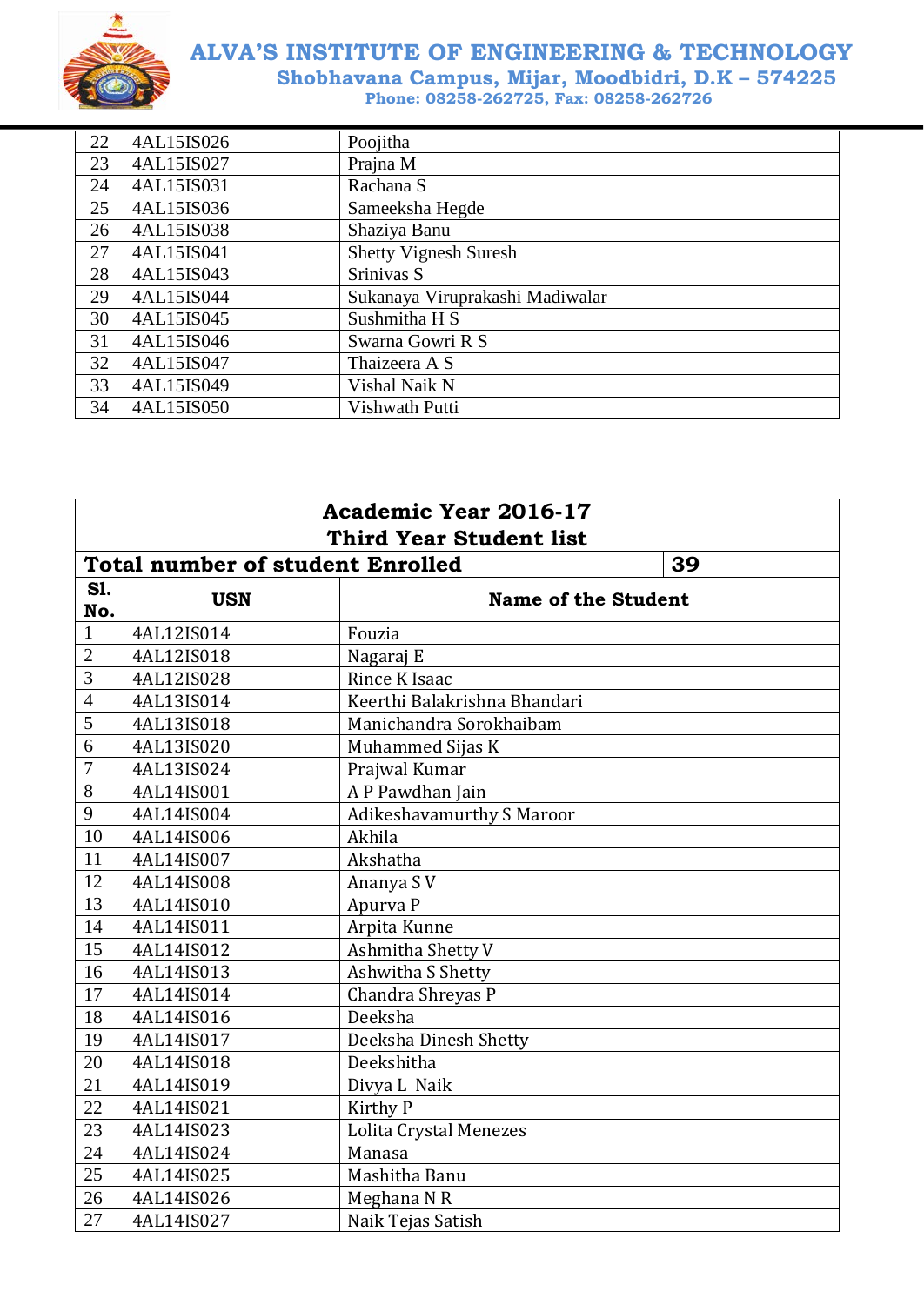

| 28 | 4AL14IS028 | Nayana C <sub>N</sub> |
|----|------------|-----------------------|
| 29 | 4AL14IS029 | Nischitha T E         |
| 30 | 4AL14IS030 | Pankaj Devidas Divgi  |
| 31 | 4AL14IS031 | Pavan R               |
| 32 | 4AL14IS032 | Pooja Shetty          |
| 33 | 4AL14IS033 | Pooja T Shetty        |
| 34 | 4AL14IS036 | Sachin                |
| 35 | 4AL14IS037 | Sandhya M S           |
| 36 | 4AL14IS039 | Soumya B H            |
| 37 | 4AL14IS040 | Spoorthi P N          |
| 38 | 4AL14IS041 | Supriya K             |
| 39 | 4AL14IS042 | Suraksha              |

| <b>Academic Year 2016-17</b>    |                                               |                            |  |  |  |
|---------------------------------|-----------------------------------------------|----------------------------|--|--|--|
| <b>Fourth Year Student list</b> |                                               |                            |  |  |  |
|                                 | <b>Total number of student Enrolled</b><br>32 |                            |  |  |  |
| S1.<br>No.                      | <b>USN</b>                                    | <b>Name of the Student</b> |  |  |  |
| $\mathbf{1}$                    | 4AL13IS001                                    | Aishwarya KV               |  |  |  |
| $\overline{2}$                  | 4AL13IS002                                    | Aribam Supriya Devi        |  |  |  |
| 3                               | 4AL13IS003                                    | <b>Barna Cherian</b>       |  |  |  |
| $\overline{4}$                  | 4AL13IS004                                    | Bharathi                   |  |  |  |
| 5                               | 4AL13IS005                                    | Bindu B N                  |  |  |  |
| 6                               | 4AL13IS006                                    | Chaithra                   |  |  |  |
| 7                               | 4AL13IS007                                    | Deekshitha                 |  |  |  |
| 8                               | 4AL13IS008                                    | Dolly                      |  |  |  |
| 9                               | 4AL13IS009                                    | Fareena                    |  |  |  |
| 10                              | 4AL13IS010                                    | Inchara D                  |  |  |  |
| 11                              | 4AL13IS011                                    | K Keerthana Pai            |  |  |  |
| 12                              | 4AL13IS012                                    | Kavya K                    |  |  |  |
| 13                              | 4AL13IS013                                    | Kavyashree C               |  |  |  |
| 14                              | 4AL13IS015                                    | Khwaja Muqueeth            |  |  |  |
| 15                              | 4AL13IS016                                    | Krupa K C                  |  |  |  |
| 16                              | 4AL13IS017                                    | Mandara Mulgund            |  |  |  |
| 17                              | 4AL13IS019                                    | Megha G                    |  |  |  |
| 18                              | 4AL13IS022                                    | Pavitra C Agasar           |  |  |  |
| 19                              | 4AL13IS023                                    | Pooja                      |  |  |  |
| 20                              | 4AL13IS025                                    | Rajath Pai                 |  |  |  |
| 21                              | 4AL13IS026                                    | Rajesh Nayak               |  |  |  |
| 22                              | 4AL13IS027                                    | Rakesh B                   |  |  |  |
| 23                              | 4AL13IS028                                    | Sachin BK                  |  |  |  |
| 24                              | 4AL13IS030                                    | Shreya S                   |  |  |  |
| 25                              | 4AL13IS031                                    | Sumanth S                  |  |  |  |
| 26                              | 4AL13IS032                                    | Susanna D Souza            |  |  |  |
| 27                              | 4AL13IS034                                    | Swathi M                   |  |  |  |
| 28                              | 4AL13IS035                                    | Udyavar Prateeksha Jayanth |  |  |  |
| 29                              | 4AL13IS036                                    | Vishnu Prasad P            |  |  |  |
| 30                              | 4AL13IS037                                    | Vishruth                   |  |  |  |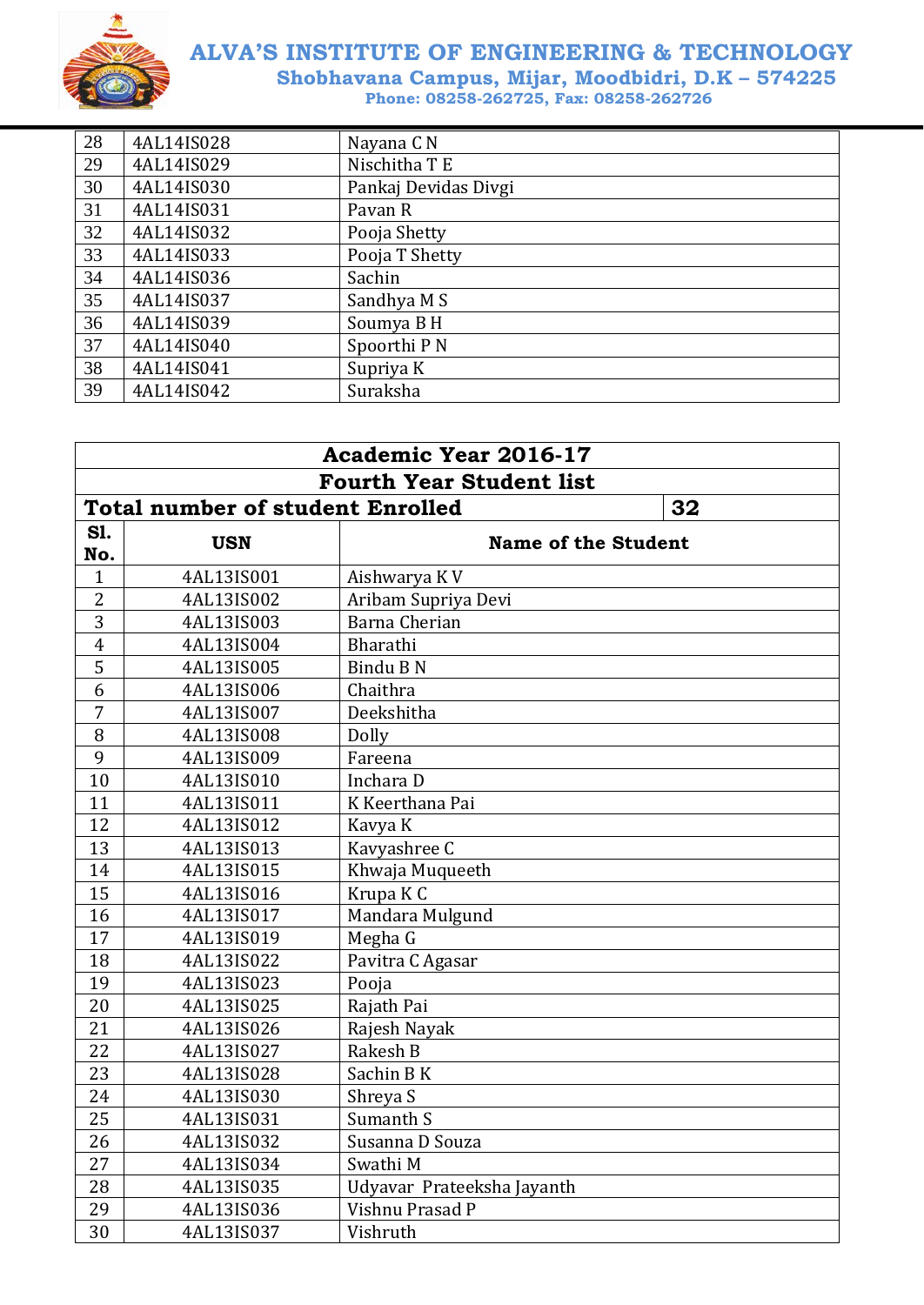

| $\mathbf{a}$ | 3IS038 | $T$ $T$ $T$ |
|--------------|--------|-------------|
| ັບ           | 4Al    | 'ishwas     |
| $\sim$       | 4IS400 | $\sim$      |
| ے ت          | -4A).  | Shruti      |

#### **Department of Information Science and Engineering**

| <b>Academic Year 2017-18</b>   |                                               |                            |  |  |
|--------------------------------|-----------------------------------------------|----------------------------|--|--|
| <b>First Year Student list</b> |                                               |                            |  |  |
|                                | <b>Total number of student Enrolled</b><br>52 |                            |  |  |
|                                |                                               |                            |  |  |
| S1.                            |                                               |                            |  |  |
| No.                            | <b>USN</b>                                    | <b>Name of the Student</b> |  |  |
| $\mathbf{1}$                   | 4AL17IS001                                    | Ahimsa Jain                |  |  |
| $\overline{2}$                 | 4AL17IS002                                    | Akshatha L Hegde           |  |  |
| 3                              | 4AL17IS003                                    | Akshatha A M               |  |  |
| $\overline{4}$                 | 4AL17IS004                                    | Akshita A Poojary          |  |  |
| 5                              | 4AL17IS005                                    | Albin George               |  |  |
| 6                              | 4AL17IS006                                    | <b>Amin Vishak Dinesh</b>  |  |  |
| $\overline{7}$                 | 4AL17IS007                                    | Anjali C J                 |  |  |
| 8                              | 4AL17IS008                                    | Arvind T                   |  |  |
| 9                              | 4AL17IS009                                    | Ashwini                    |  |  |
| 10                             | 4AL17IS010                                    | Ashwitha R Salian          |  |  |
| 11                             | 4AL17IS011                                    | B Sai Harsha               |  |  |
| 12                             | 4AL17IS012                                    | Danush Kumar               |  |  |
| 13                             | 4AL17IS013                                    | Deeksha                    |  |  |
| 14                             | 4AL17IS014                                    | Dikshit Govind Kotian      |  |  |
| 15                             | 4AL17IS015                                    | Divyashree                 |  |  |
| 16                             | 4AL17IS016                                    | Gangothri N V              |  |  |
| 17                             | 4AL17IS017                                    | Harshitha T                |  |  |
| 18                             | 4AL17IS018                                    | Jai Subhash B              |  |  |
| 19                             | 4AL17IS019                                    | Jaidithya Y                |  |  |
| 20                             | 4AL17IS020                                    | Johnson Crastha B          |  |  |
| 21                             | 4AL17IS021                                    | Karuna N                   |  |  |
| 22                             | 4AL17IS022                                    | Kavyashree S               |  |  |
| 23                             | 4AL17IS023                                    | Kshama                     |  |  |
| 24                             | 4AL17IS024                                    | Kunder Mayuresh Ragunatha  |  |  |
| 25                             | 4AL17IS025                                    | Lokesh P                   |  |  |
| 26                             | 4AL17IS026                                    | Manish R                   |  |  |
| 27                             | 4AL17IS027                                    | <b>Melody Naorem</b>       |  |  |
| 28                             | 4AL17IS028                                    | Methish R                  |  |  |
| 29                             | 4AL17IS029                                    | Namitha D                  |  |  |
| 30                             | 4AL17IS030                                    | Nanda Kishore V            |  |  |
| 31                             | 4AL17IS031                                    | Navya Poojary              |  |  |
| 32                             | 4AL17IS032                                    | Nikitha Shetty             |  |  |
| 33                             | 4AL17IS033                                    | Pavan Y N                  |  |  |
| 34                             | 4AL17IS034                                    | Prashanth Reddy C          |  |  |
| 35                             | 4AL17IS035                                    | Priya                      |  |  |
| 36                             | 4AL17IS036                                    | Rachana Shetty             |  |  |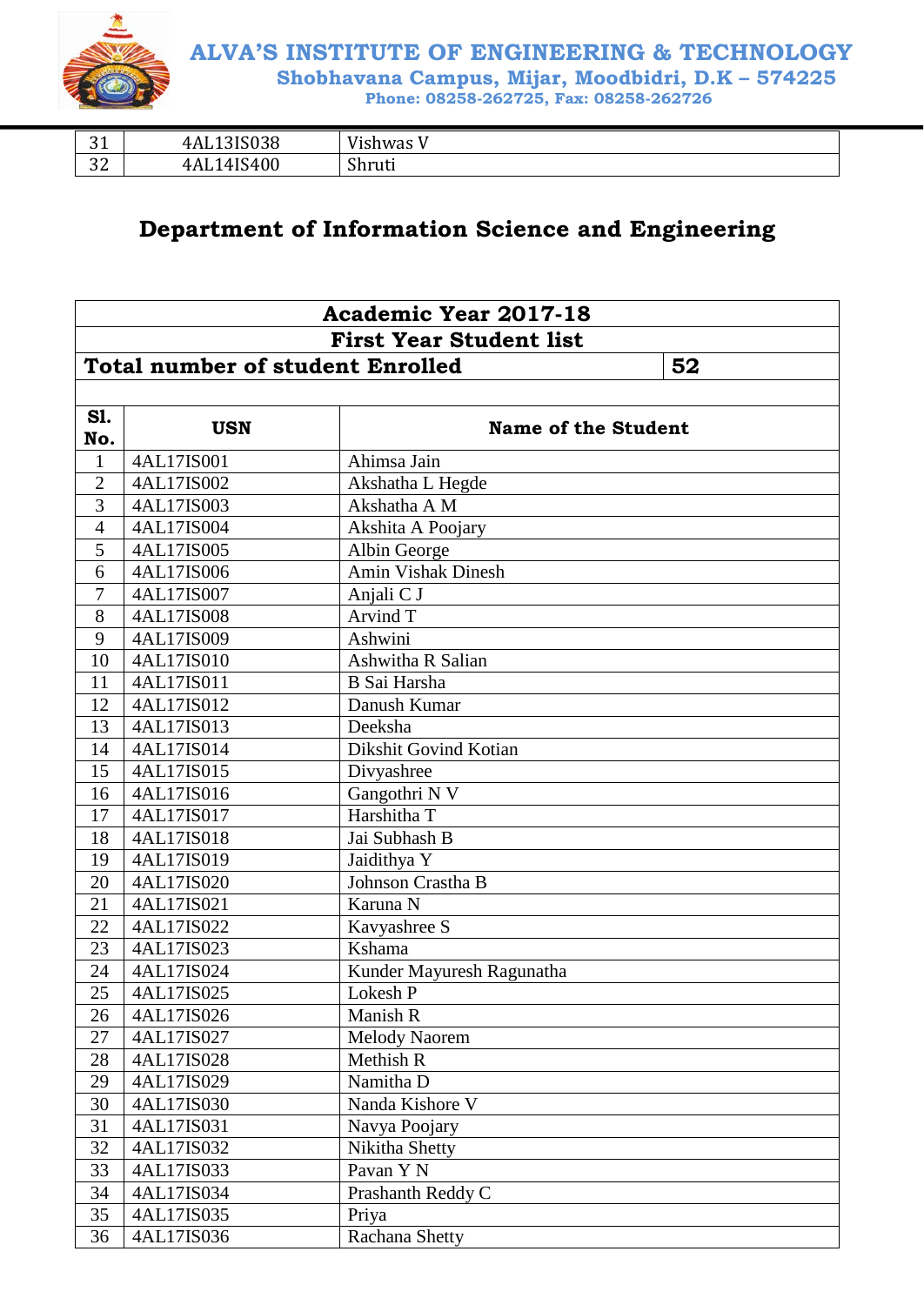

| 37 | 4AL17IS037 | Rachitha Shetty              |
|----|------------|------------------------------|
| 38 | 4AL17IS038 | Rakesh T                     |
| 39 | 4AL17IS039 | Ravi Math                    |
| 40 | 4AL17IS040 | Roopashree J                 |
| 41 | 4AL17IS041 | S Nikil Tejaswi              |
| 42 | 4AL17IS042 | Sai Kumar S                  |
| 43 | 4AL17IS043 | Shetty Rachana Chandrashekar |
| 44 | 4AL17IS044 | Shetty Tushar Dhananjaya     |
| 45 | 4AL17IS045 | Shreyas H <sub>E</sub>       |
| 46 | 4AL17IS046 | <b>Shreyas R Shetty</b>      |
| 47 | 4AL17IS047 | Sinchana                     |
| 48 | 4AL17IS048 | Srihari B                    |
| 49 | 4AL17IS049 | Sushmitha                    |
| 50 | 4AL17IS050 | T K Harshith Praasad         |
| 51 | 4AL17IS051 | Thangsabam Bikumar Singh     |
| 52 | 4AL17IS052 | <b>Washington Huidrom</b>    |

| <b>Academic Year 2017-18</b>    |                                                   |                            |  |  |
|---------------------------------|---------------------------------------------------|----------------------------|--|--|
| <b>Second Year Student list</b> |                                                   |                            |  |  |
|                                 | <b>Total number of student Enrolled</b><br>$55+1$ |                            |  |  |
| S1.<br>No.                      | <b>USN</b>                                        | <b>Name of the Student</b> |  |  |
| $\mathbf{1}$                    | 4AL15IS010                                        | H M Milana                 |  |  |
| $\overline{2}$                  | 4AL15IS014                                        | Manthan A B                |  |  |
| 3                               | 4AL15IS028                                        | Prateeksha Patkar          |  |  |
| $\overline{4}$                  | 4AL15IS034                                        | Rekha Halli                |  |  |
| 5                               | 4AL16IS002                                        | Amulya                     |  |  |
| 6                               | 4AL16IS004                                        | Anju DR                    |  |  |
| 7                               | 4AL16IS005                                        | Ankitha P                  |  |  |
| 8                               | 4AL16IS006                                        | Anusha                     |  |  |
| 9                               | 4AL16IS007                                        | Aparnashree R              |  |  |
| 10                              | 4AL16IS008                                        | Apoorva R                  |  |  |
| 11                              | 4AL16IS009                                        | Chandana N S               |  |  |
| 12                              | 4AL16IS012                                        | Darshan P B                |  |  |
| 13                              | 4AL16IS013                                        | Dheeraj Shetty             |  |  |
| 14                              | 4AL16IS014                                        | Gagana G R Nayaka          |  |  |
| 15                              | 4AL16IS015                                        | Girija R                   |  |  |
| 16                              | 4AL16IS016                                        | Gowthami H R               |  |  |
| 17                              | 4AL16IS017                                        | Hanvitaa G                 |  |  |
| 18                              | 4AL16IS018                                        | Hegde Akshay Raghuram      |  |  |
| 19                              | 4AL16IS021                                        | K S Veda                   |  |  |
| 20                              | 4AL16IS022                                        | Keerthana S                |  |  |
| 21                              | 4AL16IS023                                        | Krithi K Shetty            |  |  |
| 22                              | 4AL16IS024                                        | Likitha P                  |  |  |
| 23                              | 4AL16IS026                                        | M Ramakrishna              |  |  |
| 24                              | 4AL16IS027                                        | Manohar M Gowda Y K        |  |  |
| 25                              | 4AL16IS029                                        | Meghana Naik               |  |  |
| 26                              | 4AL16IS030                                        | Moulya M                   |  |  |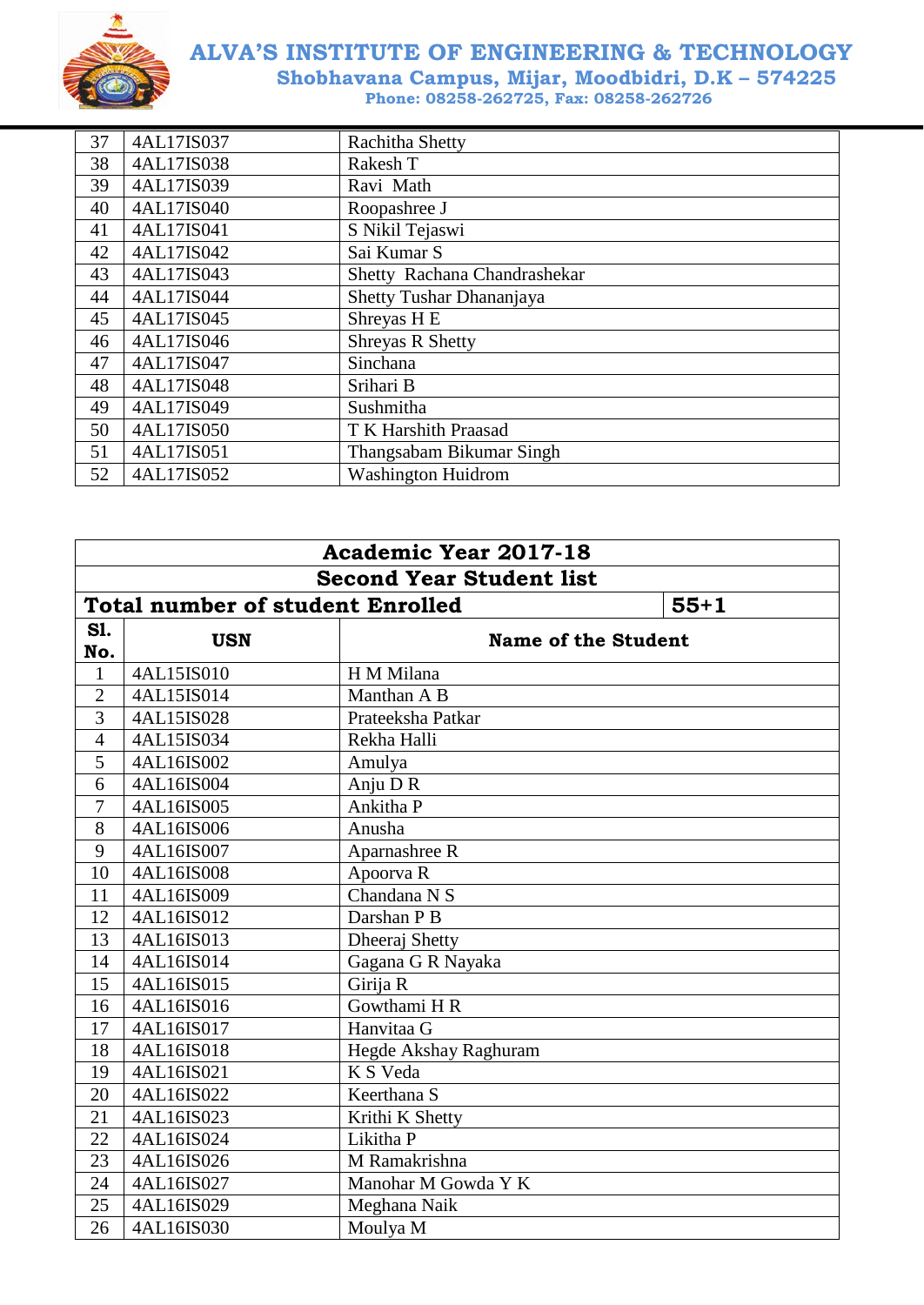

| 27              | 4AL16IS031 | Nagendra Prasad S                    |
|-----------------|------------|--------------------------------------|
| 28              | 4AL16IS032 | Navya N V                            |
| 29              | 4AL16IS033 | Nikshita                             |
| 30              | 4AL16IS034 | Parinitha K P                        |
| 31              | 4AL16IS035 | Pooja N                              |
| 32              | 4AL16IS036 | Prathiksha                           |
| 33              | 4AL16IS037 | Prathvi P Shetty                     |
| 34              | 4AL16IS038 | Priyanka                             |
| 35              | 4AL16IS039 | Priyanka Ningaraddi                  |
| 36              | 4AL16IS041 | Rakesh Kumar S R                     |
| 37              | 4AL16IS042 | Rakesh M R                           |
| 38              | 4AL16IS043 | Ramya V                              |
| 39              | 4AL16IS046 | Saileela R                           |
| 40              | 4AL16IS047 | Samruddi Shetty                      |
| 41              | 4AL16IS048 | Sanjana Shekhar Shetty               |
| 42              | 4AL16IS050 | Shetty Ashika Chandrashekar          |
| 43              | 4AL16IS051 | <b>Shetty Tanvi Shridhar</b>         |
| 44              | 4AL16IS052 | Shreesha B                           |
| 45              | 4AL16IS053 | Sushanth S                           |
| 46              | 4AL16IS054 | Tanaz Jamal Shaikh                   |
| 47              | 4AL16IS056 | Tharunya U P                         |
| 48              | 4AL16IS057 | Trupthi C                            |
| 49              | 4AL16IS058 | Varada                               |
| 50              | 4AL16IS059 | M Manjusha                           |
| 51              | 4AL16IS060 | Nithin M                             |
| 52              | 4AL16IS061 | Rachana T                            |
| 53              | 4AL16IS062 | Tanuja H B                           |
| 54              | 4AL16IS063 | Mouna R                              |
| 55              | 4AL16IS064 | Mahima R                             |
| $\overline{56}$ | 4AL17IS400 | Sainath B Acharya<br>(Lateral Entry) |

|                                               | <b>Academic Year 2017-18</b>   |                        |  |  |  |
|-----------------------------------------------|--------------------------------|------------------------|--|--|--|
|                                               | <b>Third Year Student list</b> |                        |  |  |  |
| <b>Total number of student Enrolled</b><br>29 |                                |                        |  |  |  |
| <b>S1.</b><br>No.                             | <b>USN</b>                     | Name of the Student    |  |  |  |
|                                               | 4AL15IS001                     | Aishwarya J Shetty     |  |  |  |
| $\overline{2}$                                | 4AL15IS006                     | Anvaya Kini            |  |  |  |
| 3                                             | 4AL15IS007                     | Chandan Ramesh Shastri |  |  |  |
| 4                                             | 4AL15IS008                     | Deepashree V           |  |  |  |
| 5                                             | 4AL15IS009                     | Ganesh Prasad E        |  |  |  |
| 6                                             | 4AL15IS011                     | Harshitha K O          |  |  |  |
| 7                                             | 4AL15IS012                     | Kavana M G             |  |  |  |
| 8                                             | 4AL15IS015                     | <b>Minal Pinto</b>     |  |  |  |
| 9                                             | 4AL15IS016                     | Mythri K J             |  |  |  |
| 10                                            | 4AL15IS017                     | Nikshitha              |  |  |  |
| 11                                            | 4AL15IS018                     | Nisha                  |  |  |  |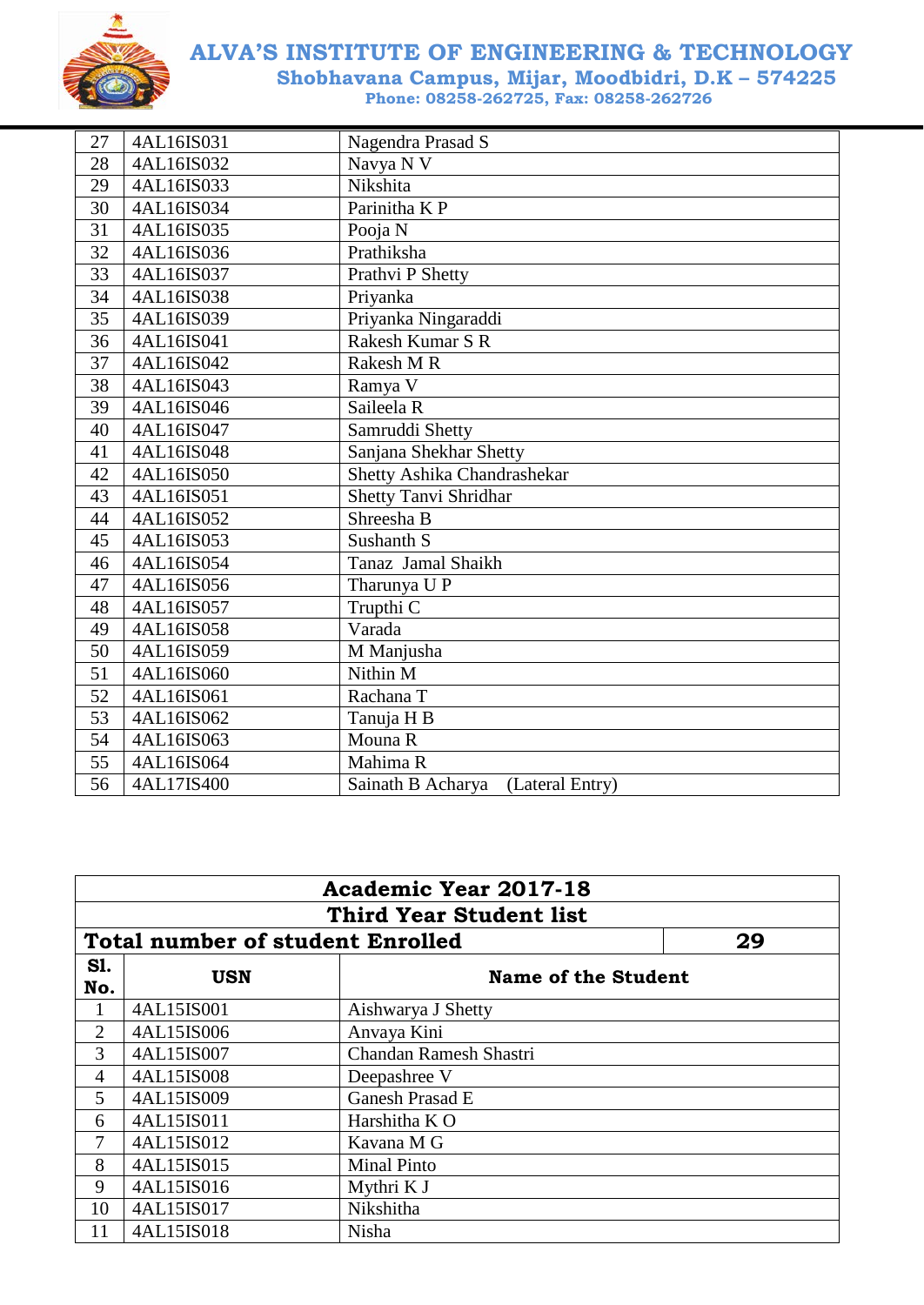

| 12 | 4AL15IS020 | Pavan Kumar M R                 |
|----|------------|---------------------------------|
| 13 | 4AL15IS022 | Pooja                           |
| 14 | 4AL15IS023 | Pooja Gangadhara Hegde          |
| 15 | 4AL15IS024 | Pooja R                         |
| 16 | 4AL15IS025 | Pooja T S                       |
| 17 | 4AL15IS026 | Poojitha                        |
| 18 | 4AL15IS027 | Prajna M                        |
| 19 | 4AL15IS031 | Rachana S                       |
| 20 | 4AL15IS036 | Sameeksha Hegde                 |
| 21 | 4AL15IS038 | Shaziya Banu                    |
| 22 | 4AL15IS041 | <b>Shetty Vignesh Suresh</b>    |
| 23 | 4AL15IS043 | Srinivas S                      |
| 24 | 4AL15IS044 | Sukanaya Viruprakashi Madiwalar |
| 25 | 4AL15IS045 | Sushmitha H S                   |
| 26 | 4AL15IS046 | Swarna Gowri R S                |
| 27 | 4AL15IS047 | Thaizeera A S                   |
| 28 | 4AL15IS049 | Vishal Naik N                   |
| 29 | 4AL15IS050 | Vishwath Putti                  |

| <b>Academic Year 2017-18</b>    |                                               |                                  |  |  |
|---------------------------------|-----------------------------------------------|----------------------------------|--|--|
| <b>Fourth Year Student list</b> |                                               |                                  |  |  |
|                                 | <b>Total number of student Enrolled</b><br>38 |                                  |  |  |
| S1.<br>No.                      | <b>USN</b><br><b>Name of the Student</b>      |                                  |  |  |
| $\mathbf{1}$                    | 4AL12IS014                                    | Fouzia                           |  |  |
| $\overline{2}$                  | 4AL12IS018                                    | Nagaraj E                        |  |  |
| 3                               | 4AL13IS014                                    | Keerthi Balakrishna Bhandari     |  |  |
| $\overline{4}$                  | 4AL13IS018                                    | Manichandra Sorokhaibam          |  |  |
| 5                               | 4AL13IS020                                    | Muhammed Sijas K                 |  |  |
| 6                               | 4AL13IS024                                    | Prajwal Kumar                    |  |  |
| $\overline{7}$                  | 4AL14IS001                                    | A P Pawdhan Jain                 |  |  |
| 8                               | 4AL14IS004                                    | <b>Adikeshavamurthy S Maroor</b> |  |  |
| 9                               | 4AL14IS006                                    | Akhila                           |  |  |
| 10                              | 4AL14IS007                                    | Akshatha                         |  |  |
| 11                              | 4AL14IS008                                    | Ananya SV                        |  |  |
| 12                              | 4AL14IS010                                    | Apurva P                         |  |  |
| 13                              | 4AL14IS011                                    | Arpita Kunne                     |  |  |
| 14                              | 4AL14IS012                                    | Ashmitha Shetty V                |  |  |
| 15                              | 4AL14IS013                                    | Ashwitha S Shetty                |  |  |
| 16                              | 4AL14IS014                                    | Chandra Shreyas P                |  |  |
| 17                              | 4AL14IS016                                    | Deeksha                          |  |  |
| 18                              | 4AL14IS017                                    | Deeksha Dinesh Shetty            |  |  |
| 19                              | 4AL14IS018                                    | Deekshitha                       |  |  |
| 20                              | 4AL14IS019                                    | Divya L Naik                     |  |  |
| 21                              | 4AL14IS021                                    | Kirthy P                         |  |  |
| 22                              | 4AL14IS023                                    | Lolita Crystal Menezes           |  |  |